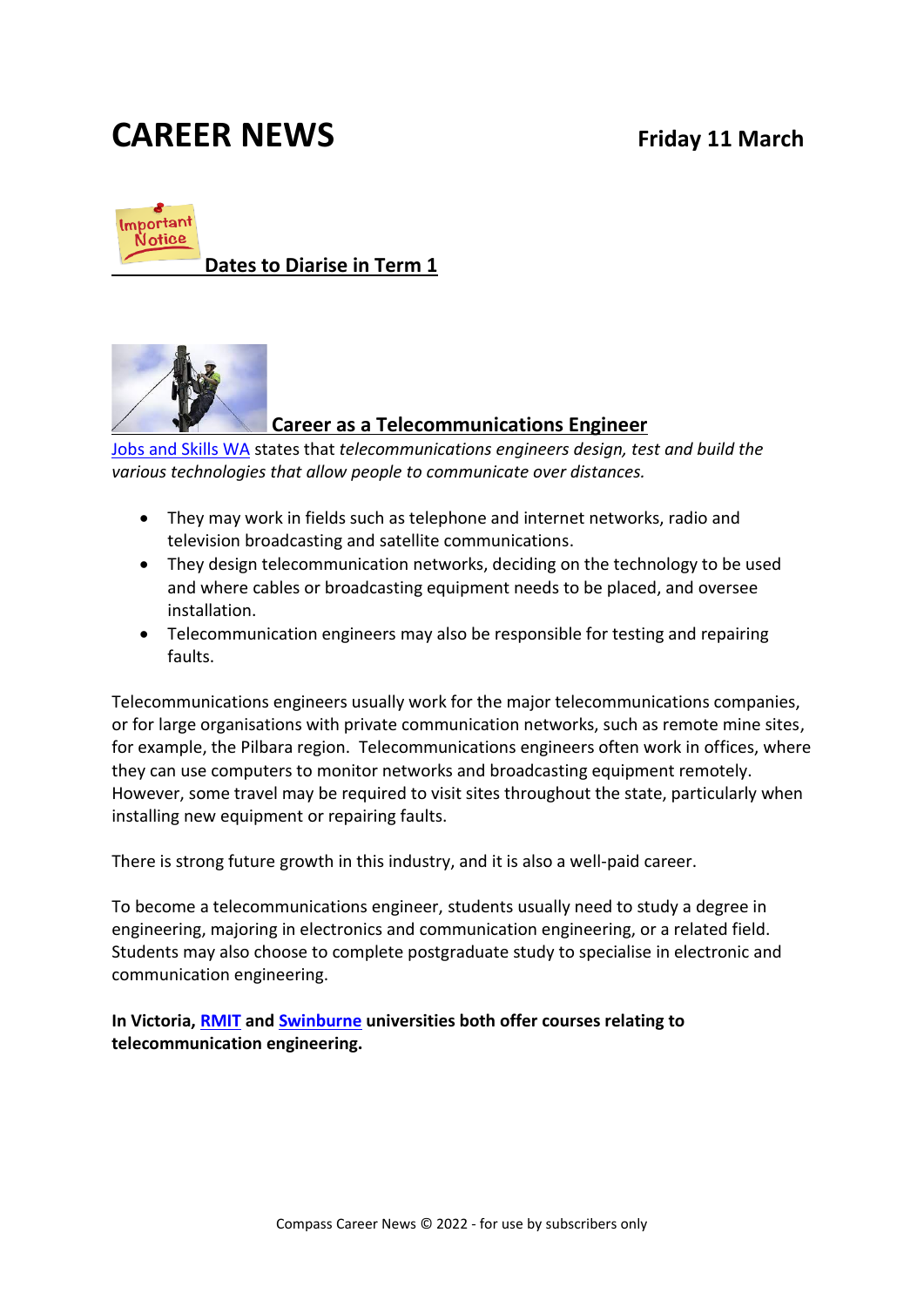# **Federation Figure Biomedical Science (Gippsland Partnership Program)**

#### *Secure your pathway into the Bachelor of Medical Science and Doctor of Medicine at Monash University.*

The Bachelor of Biomedical Science (Gippsland Partnership Program) is designed to enable Gippsland-origin students\* to qualify for the Monash University graduate entry medicine program and then, if selected, complete their medical training in the Gippsland region. Selected students will complete a Federation University Biomedical Science degree, comprising of 16 units of study with Federation University and 6 units with Monash University\*\*.

Students in the program who achieve a minimum Weighted Average Mark (WAM) of over 70 during their degree are eligible to apply for a place in Monash University's graduate entry [Bachelor of Medical Science and Doctor of Medicine.](https://www.monash.edu/medicine/som/grad-entry) The first year of this program commences at Monash University's School of Rural Health in Churchill, Gippsland.

To be eligible for admission into the Monash University graduate entry medicine program, students must meet rural-origin requirements\* and achieve a WAM of over 70 in addition to a minimum score in a [Multiple Mini Interview \(MMI\) and Situational Judgement Test \(SJT\).](https://protect-au.mimecast.com/s/6kghCp81w3uvLyAQixMVQu?domain=monash.edu)

\* Gippsland origin is defined as residency for at least 10 years cumulatively or any 5 years consecutively in a Gippsland region classified as ASGS-RA 2-5 (Australian Statistical Geography Standard – Remoteness Areas; includes all Gippsland shires and outer metro regions east of Pakenham).

\*\* Some travel to Clayton will be required for the units undertaken with Monash University.

**Find out more at [Bachelor of Biomedical Science \(Gippsland Partnership Program\).](https://study.federation.edu.au/course/DSB5.GPP)**

#### **Charles Sturt** University **Bachelor of Health and Medical Science**

*Do you want a career in health, but you are not sure which area is for you? Or are you looking for a foundation to further study in medicine, pharmacy, allied health, epidemiology, dentistry,* or *research?* Then the *new* [Bachelor of Health and Medical](https://study.csu.edu.au/courses/medical-science/bachelor-health-medical-science)  [Science](https://study.csu.edu.au/courses/medical-science/bachelor-health-medical-science) at Charles Sturt University might be of interest.

#### Course highlights -

#### • *Tailor your study*

Students can build their medical science degree to suit their interests and future career. They can choose electives from areas as diverse as nutrition, clinical chemistry, pathophysiology, microbiology, bacteriology, human reproduction, epidemiology, and law and ethics.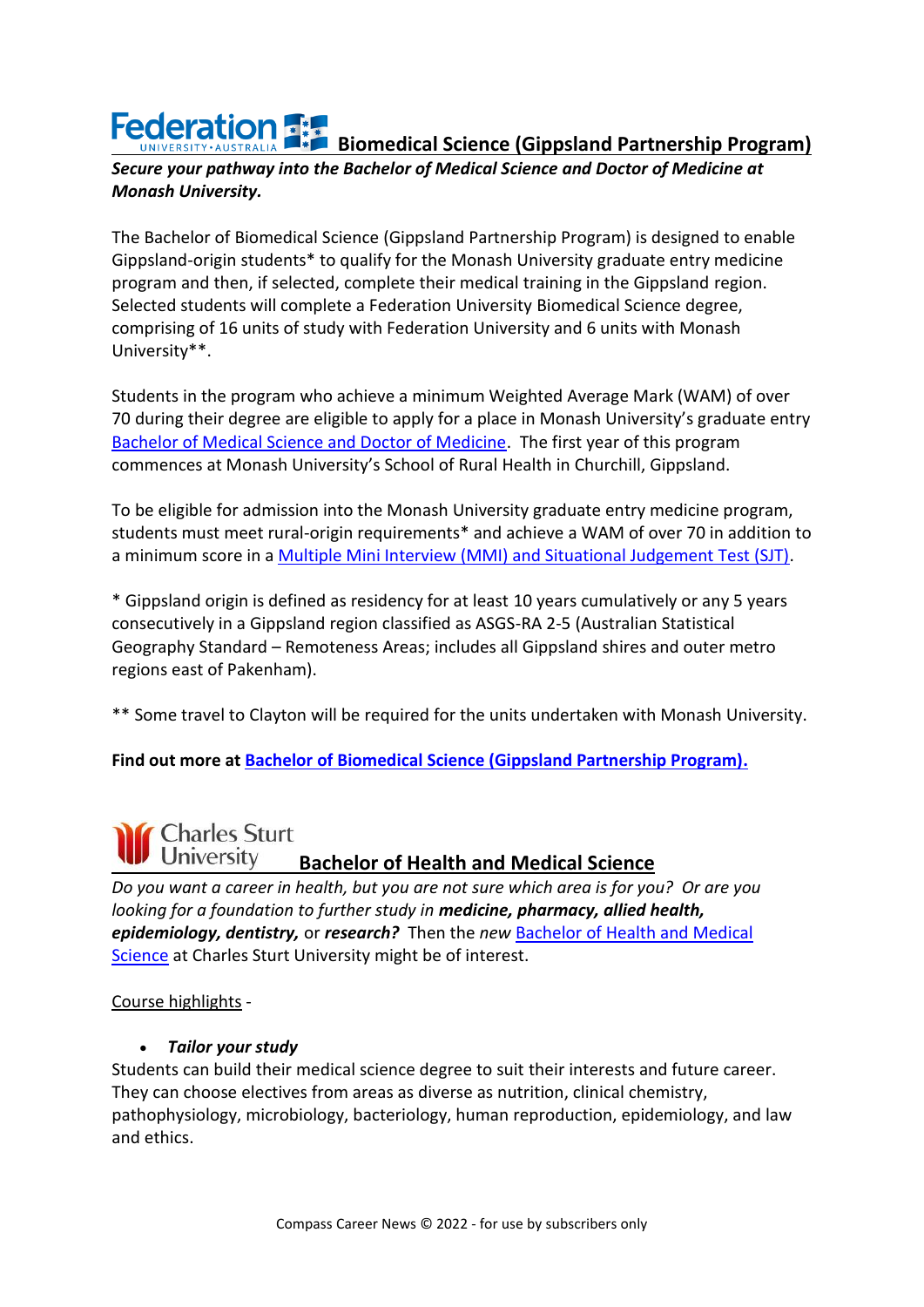#### • *Options, options, options*

Students can enjoy the flexibility to transfer or apply for entry into undergraduate or graduate-level health and allied health programs.

#### • *The perfect platform for further study*

This medical science course gives student's a broad foundation and is the ideal preparation before applying for postgraduate study or research programs where they can delve deeper into a subject that they are passionate about.

#### • *Study that works for your lifestyle*

Students can match study to their work and other commitments – choose to learn full-time or part-time.

Entry to the course requires an ATAR of 65.00, and successful completion of Year 12 English.

### MONASH University

#### **Engineering (Honours) - Masters Accelerated Pathway**

A popular course at Monash University is the [Engineering \(Honours\) -](https://www.monash.edu/study/courses/find-a-course/2022/engineering-and-engineering-e6003) Masters Accelerated [Pathway.](https://www.monash.edu/study/courses/find-a-course/2022/engineering-and-engineering-e6003) This is an accelerated program for high-achieving students to be on track to earn both a Bachelor of Engineering (Honours) and an expert Master's degree in Engineering in just five years.

A weighted average mark of 65% must be attained by the end of level 3, to use two Bachelor of Engineering (Honours) electives in 4th year to take units from the chosen master's. A student will graduate with a Bachelor of Engineering (Honours) as a fully qualified engineer after 4 years, and will be able to cross credit the master's units towards their destination Master's course.

Successful completion of the Bachelor of Engineering (Honours) with a minimum 65% average will enable direct entry to the Master of Engineering with only one year (36 credit points) of study to complete.

The Masters Accelerated Pathway option is available for the following specialisations: *Aerospace, Chemical, Civil, Electrical and Computer Systems, Materials, Mechanical or Robotics* and *Mechatronics Engineering.*

Note: The Masters year is charged at full fees, not CSP. Also, Monash Engineering degrees are recognised by a number of [professional engineering bodies.](https://www.monash.edu/engineering/future-students/studying-engineering-at-monash)

VCE Entry requirements are Units 3 and 4: a study score of at least 27 in English (EAL) or at least 25 in English other than EAL; Units 3 and 4: a study score of at least 25 in one of Maths: Mathematical Methods or Maths: Specialist Mathematics; Units 3 and 4: a study score of at least 25 in one of Chemistry or Physics. The ATAR required for 2022 entry is 94.20.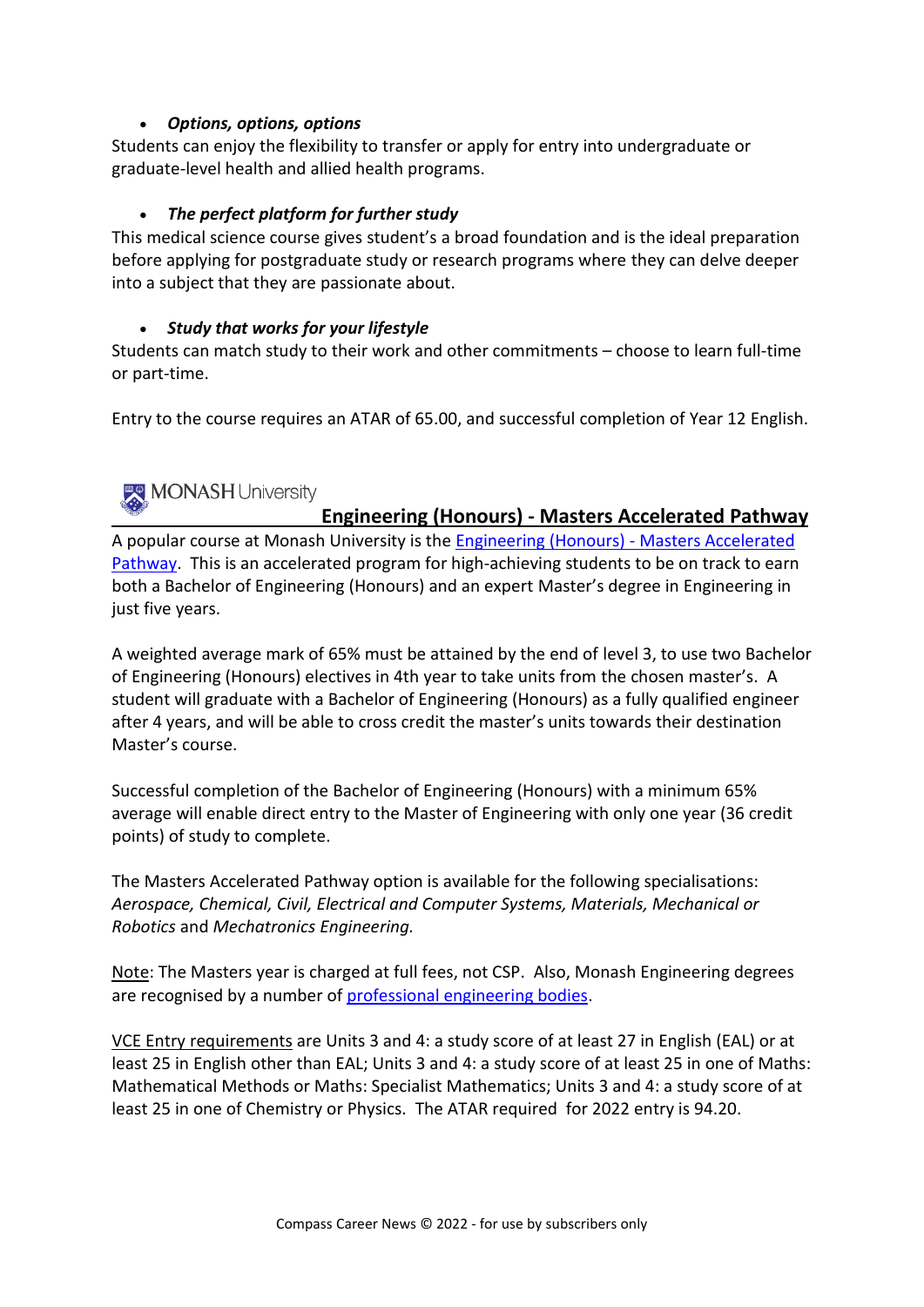

The Good Careers Guide indicates that:

- [landscape gardeners](https://www.gooduniversitiesguide.com.au/careers-guide/landscape-gardener#related-courses) *design and construct garden landscapes or renovate existing gardens. They use a wide range of gardening skills to create a landscape that is aesthetically pleasing as well as functional. Landscape gardeners work at a variety of sites, including public and private parks and gardens, indoor facilities and newly developed housing estates as well as industrial complexes. They may also construct fences, trellises, pergolas, ponds, ferneries, barbecue areas, play structures and garden furniture.*
- [horticultural tradespersons](https://www.gooduniversitiesguide.com.au/careers-guide/horticultural-tradesperson) *maintain plants and planted areas, construct horticultural features and apply treatments to enhance plant growth and control pests.*
- [horticultural assistants](https://www.gooduniversitiesguide.com.au/careers-guide/horticultural-assistant) *undertake a range of tasks involving the cultivation, growing, harvesting and maintenance of trees, plants and gardens.*

These jobs require a person to have a love of the outdoors and to be content to work in all sorts of weather conditions. Equally, the roles involve practical and mechanical activities.

There are a number of courses in horticulture and landscape design on offer in Victoria.

| <b>INSTITUTION</b>           | <b>COURSE</b>                  | <b>MAJOR STUDIES IN 2022</b>                                                                                                                                                                                                                                                                                                                                                        |
|------------------------------|--------------------------------|-------------------------------------------------------------------------------------------------------------------------------------------------------------------------------------------------------------------------------------------------------------------------------------------------------------------------------------------------------------------------------------|
| <b>TAFE Gippsland</b>        | Certificate IV in Horticulture | Horticulturist                                                                                                                                                                                                                                                                                                                                                                      |
| <b>Federation University</b> | <b>Diploma of Horticulture</b> | Horticulture                                                                                                                                                                                                                                                                                                                                                                        |
| <b>Holmesglen Institute</b>  | Diploma of Horticulture        | Arboriculture, Communication, Design (ecologically<br>sustainable), Floriculture, Garden design, Horticulture,<br>Horticulture (nursery), Horticulture (plant nutrition),<br>Horticulture (turf), Irrigation and water management,<br>Landscape design and planning, Landscape<br>horticulture, Occupational health and safety, Parks<br>and gardens, Plant sciences, Soil science. |
|                              | Diploma of Landscape Design    | Computer aided drawing, Design (ecologically<br>sustainable), Garden design, Horticulture (plant<br>studies), Landscape design and planning, Landscape<br>horticulture, Professional practice, Quotes and<br>tenders, Soil science.                                                                                                                                                 |
| <b>Melbourne Polytechnic</b> | Diploma of Horticulture        | Grounds maintenance, Landscape design, Plant<br>knowledge.                                                                                                                                                                                                                                                                                                                          |
| <b>Swinburne University</b>  | <b>Diploma of Horticulture</b> | Ecologically sustainable design, Horticulture (nursery),<br>Horticulture (plant nutrition), Integrated pest and<br>disease management, Irrigation and water<br>management, Landscape horticulture, Parks and<br>gardens, Soil science.                                                                                                                                              |
|                              | Diploma of Landscape Design    | Computer-aided drawing, Assess landscape sites,<br>Landscape feature design, Landscape project design,<br>Permaculture principles and practices, Sustainable<br>landscape design.                                                                                                                                                                                                   |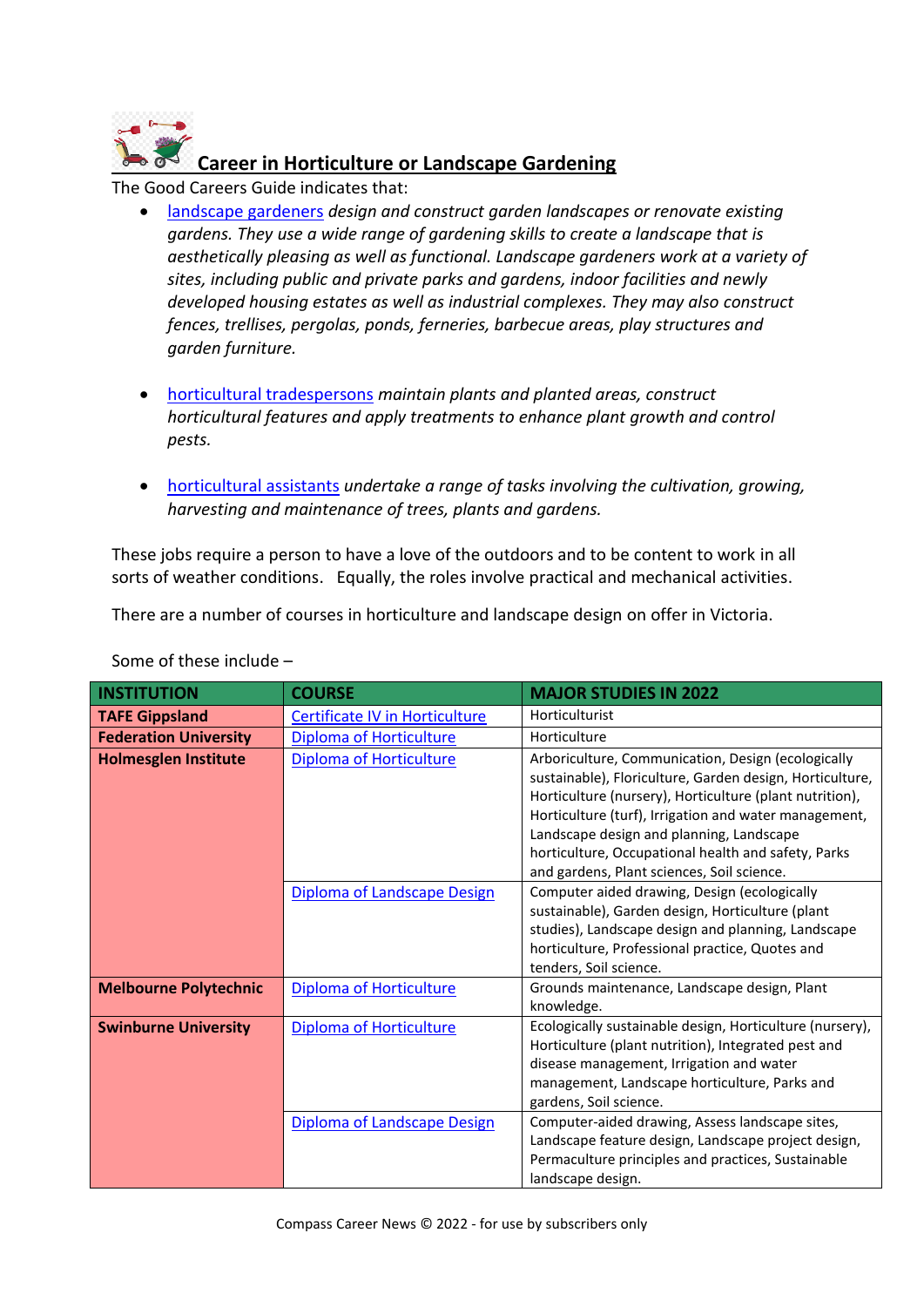

## **Banking and Finance Degrees in Victoria in 2022**

A number of universities in Victoria offer specific Banking and Finance, Accounting and Finance, or similarly named degrees, and many of these are listed below. Students are encouraged to take note of the maths prerequisites that may differ between institutions.

| <b>INSTITUTION</b>                              | <b>COURSE NAME</b>                  | <b>VCE PREREQS</b>                                                                                                                                                                                                                                                                           | <b>MAJOR STUDIES IN 2022</b>                                                                                                                                                                                                                                                                                                         | <b>ATAR 2022</b> |
|-------------------------------------------------|-------------------------------------|----------------------------------------------------------------------------------------------------------------------------------------------------------------------------------------------------------------------------------------------------------------------------------------------|--------------------------------------------------------------------------------------------------------------------------------------------------------------------------------------------------------------------------------------------------------------------------------------------------------------------------------------|------------------|
| <b>ACU</b><br>M - Melbourne                     | Accounting<br>and Finance           | Units 3 and 4: a study score of at least<br>30 in English (EAL) or at least 25 in<br>English other than EAL.                                                                                                                                                                                 | Accounting Theory, Auditing, Company Law,<br>Corporate Accounting, Economics, Financial<br>Accounting, Financial Risk Management,<br>Principles of Finance, Taxation Law.                                                                                                                                                            | 58.90 (M)        |
| <b>LA TROBE</b><br>M - Melbourne                | Finance                             | Units 3 and 4: a study score of at least<br>25 in English (EAL) or at least 20 in<br>English other than EAL.                                                                                                                                                                                 | Agribusiness, Digital business, Economics,<br>Enterprise, Event management, Finance,<br>Human resource management, International<br>business, Management, Marketing, Sport<br>management, Tourism and hospitality.                                                                                                                   | 57.70 (M)        |
| <b>MONASH</b><br>Ca - Caulfield<br>Cl - Clayton | Banking and<br>Finance              | Units 3 and 4: a study score of at least<br>27 in English (EAL) or at least 25 in<br>English other than EAL; Units 3 and 4: a<br>study score of at least 22 in one of<br>Maths: Mathematical Methods or<br>Maths: Specialist Mathematics or at<br>least 25 in Maths: Further<br>Mathematics. | Banking and Finance.                                                                                                                                                                                                                                                                                                                 | 79.10 (Ca)       |
|                                                 | Finance                             | Units 3 and 4: a study score of at least<br>27 in English (EAL) or at least 25 in<br>English other than EAL; Units 3 and 4: a<br>study score of at least 25 in one of<br>Maths: Mathematical Methods or<br>Maths: Specialist Mathematics.                                                    | Finance.                                                                                                                                                                                                                                                                                                                             | 86.15 (CI)       |
| <b>RMIT</b><br>$C - City$                       | Economics and<br>Finance            | Units 3 and 4: a study score of at least<br>30 in English (EAL) or at least 25 in<br>English other than EAL.                                                                                                                                                                                 | Accounting, Business, Business (accounting),<br>Business (economics), Business (finance),<br>Business Finance, Econometrics, Economics,<br>Finance, Financial Markets, International<br>Economics, International Trade, Investment,<br>Macroeconomics, Management (finance),<br>Risk Management, Statistics, Treasury<br>management. | 63.30(C)         |
|                                                 | Financial<br>Planning               | Units 3 and 4: a study score of at least<br>30 in English (EAL) or at least 25 in<br>English other than EAL.                                                                                                                                                                                 | Business, Business Computing, Business<br>Finance, Financial Advice, Financial Markets,<br>Financial Planning, Investment,<br>Management, Professional Ethics, Risk<br>Management, Superannuation, Wealth<br>Management.                                                                                                             | 65.45 (C)        |
| <b>VICTORIA</b><br>CF - City Flinders           | Banking and<br>Finance              | Units 3 and 4: a study score of at least<br>25 in English (EAL) or at least 20 in<br>English other than EAL.                                                                                                                                                                                 | Accounting, Accounting, Banking and<br>Finance, Event Management, Financial Risk<br>Management, Human Resource<br>Management, Information Systems<br>Management, International Trade,<br>Management and Innovation, Marketing,<br>Supply Chain and Logistics, Tourism and<br>Hospitality Management.                                 | $n/a$ (CF)       |
|                                                 | <b>Financial Risk</b><br>Management | Units 3 and 4: a study score of at least<br>25 in English (EAL) or at least 20 in<br>English other than EAL.                                                                                                                                                                                 | Accounting, Accounting, Banking and<br>Finance, Event Management, Financial Risk<br>Management, Human Resource<br>Management, Information Systems<br>Management, International Trade,<br>Management and Innovation, Marketing,<br>Supply Chain and Logistics.                                                                        | $n/a$ (CF)       |